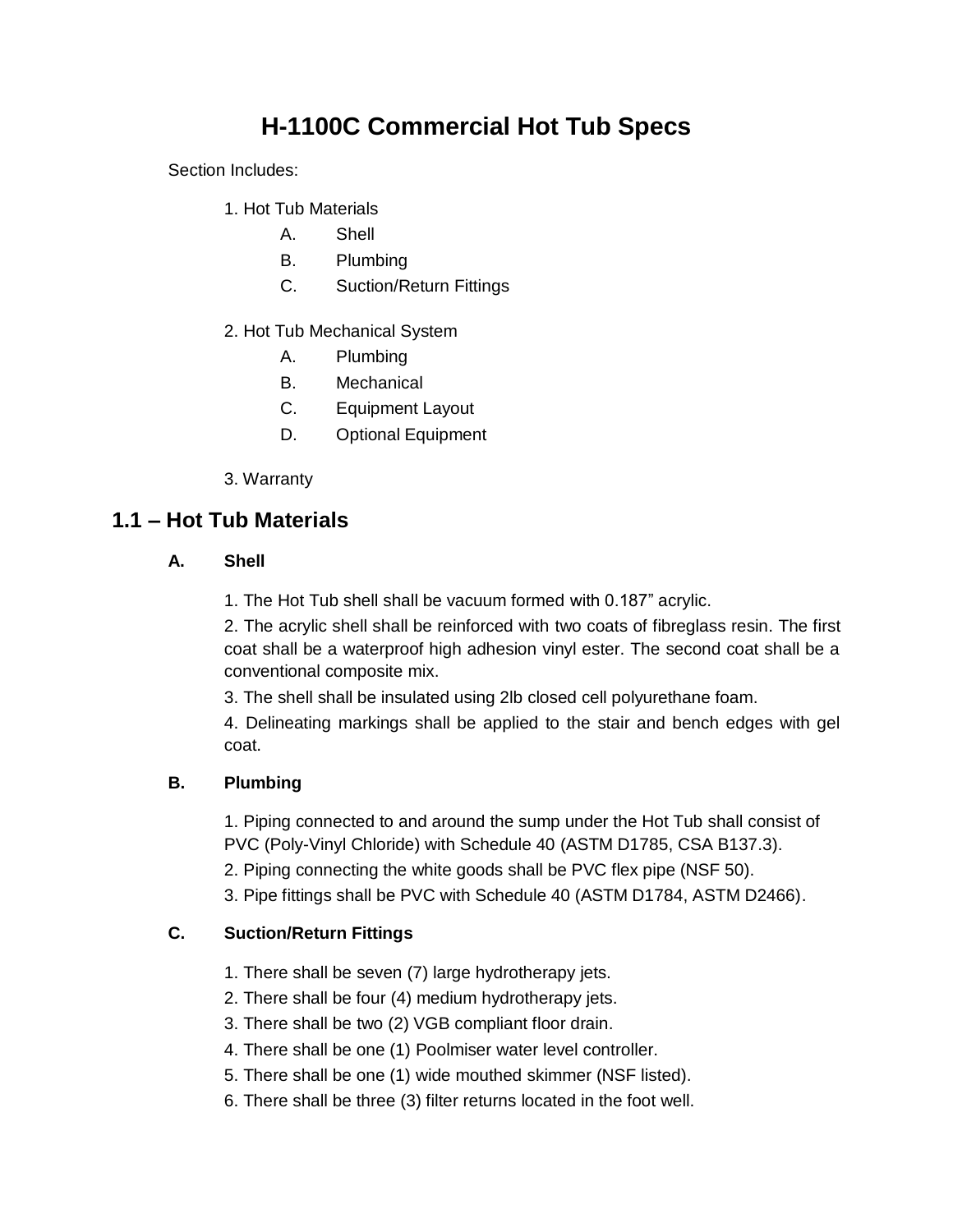7. There shall be two (2) air controls.

## **1.2 – Hot Tub Mechanical**

### **A. Plumbing**

1. Piping connecting the pump, filter and heater shall consist of 2" Schedule 40 rigid PVC (ASTM D1785, CSA B137.3).

2. Pipe fittings shall be PVC with Schedule 40 (ASTM D1784, ASTM D2466) except when connecting directly to the heater CPVC Schedule 80 (ASTM D1784, F441) shall be used.

3. One (1) Schedule 40 2"  $\times$   $\frac{3}{4}$ " reducing bushing to allow for a fresh water connection.

4. Four (4) Schedule 40 PVC true union ball valve with EPDM seats.

#### **B. Equipment**

The basic mechanical package shall consist of:

1. One (1) 240V single phase 3/4hp filter pump with strainer (NSF listed, UL listed)

2. One (1) 240V single phase 3hp jet pump with strainer (NSF listed, UL listed).

- 3. One (1) 150 sq.ft Cartridge Filter (NSF listed).
- 4. One (1) 240V single phase 15kW Electric Heater (UL listed).
- 5. One (1) 2" Blue White flowmeter.
- 6. Two (2) Inline thermometers.

Please note that some dealers may purchase only a pre-plumbed hot tub shell and supply their own equipment.

#### **C. Packaged Equipment Layout**

1. All equipment shall be organized, mounted and plumbed to stub outs per the equipment layout on the hot tub drawing.

- 2. All equipment shall be mounted on two (2) waterproof, plastic pads.
- 3. Thermometers and gauges shall be provided, but not installed.

Not included: Following, but not limited to:

4. Connection piping between pre-plumbed shell and packaged mechanical equipment.

5. Control and power wiring and electrical components.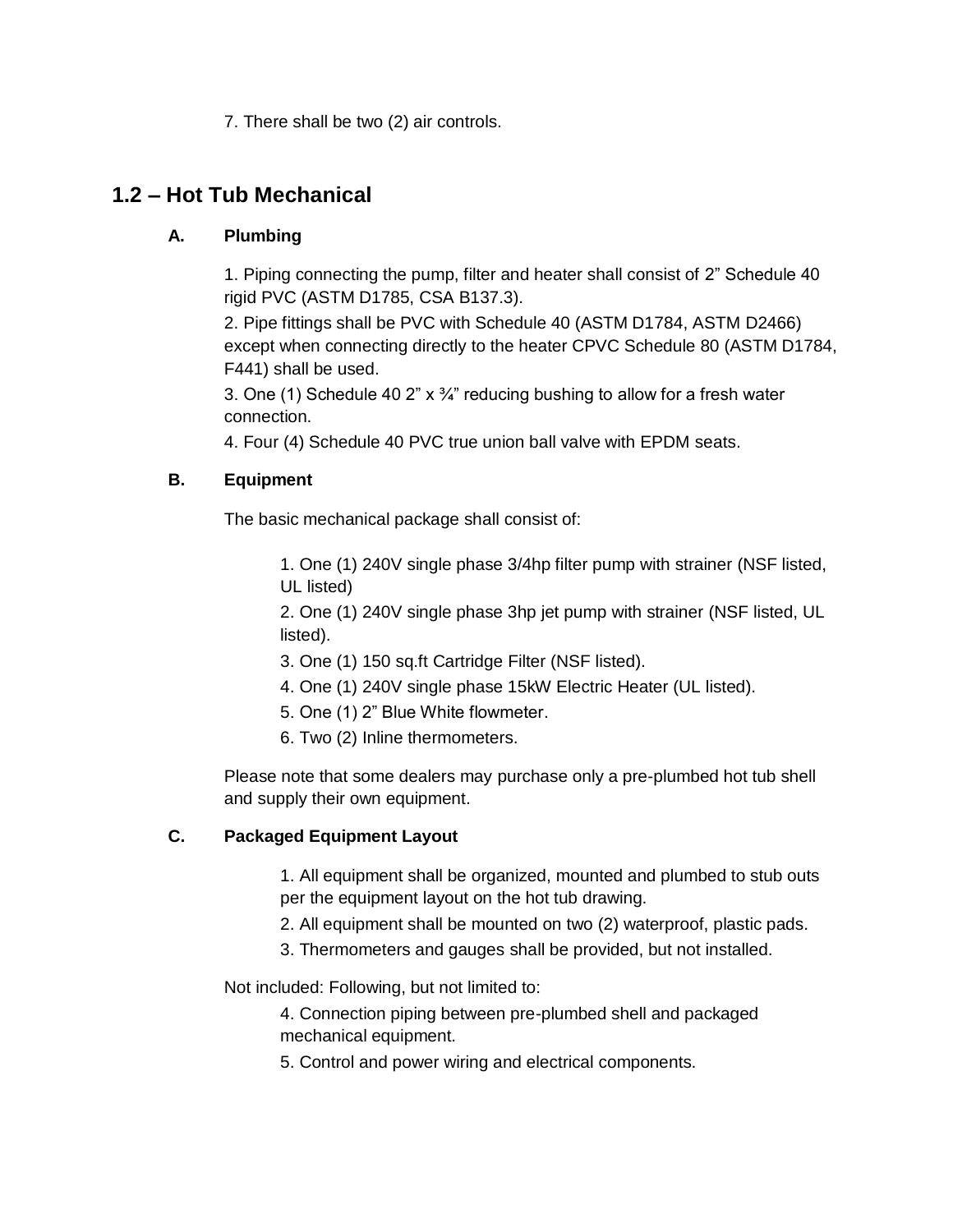### **D. Optional Equipment**

The following equipment does not come standard with the hot tub mechanical package and may be purchased/upgraded at additional cost.

- 1. Pumps and heater may be upgraded to 208V or 575V 3 Phase equipment.
- 2. Chemical control system.
	- A. One (1) Pool Link 103 chemical controller (ETL listed).
	- B. One (1) probe chamber.
	- C. One (1) pH probe.
	- D. One (1) ORP probe.
	- E. One (1) piston style flow switch.
	- F. One (1) Fixed Rate Peristaltic Feed Pump for acid feed (UL listed).
	- G. One (1) Acid holding tank with lid.
	- H. One (1) Erosion Feeder (NSF listed).
	- I. One (1) ½" 120V/60Hz N/C brass solenoid valve with Viton seals.

3. Add second Fixed Rate Peristaltic Feed Pump and a chemical holding tank for liquid sanitizer.

- A. Removes Erosion Feeder
- B. Removes solenoid valve.
- 4. Emergency push/pull switch.
	- A. One (1) N/O contact block.
	- B. One (1) N/C contact block.
	- C. One (1) push/pull button.
- 5. AV Alarm (flashing beacon with horn).
- 6. Low voltage spa light with install.
	- A. 12V Spa light (UL listed).
	- B. 300-watt safety transformer, 120V input to 12V output (CSA certified for Canada and US).

7. United Electric Company B54-103 external high limit temperature switch (UL, CSA, CE listed).

- A. Adjustable from 0 to 225 F.
- B. Includes stainless steel thermal well.
- 8. Top Mount 24" Sand Filter.
	- A. Includes sand.